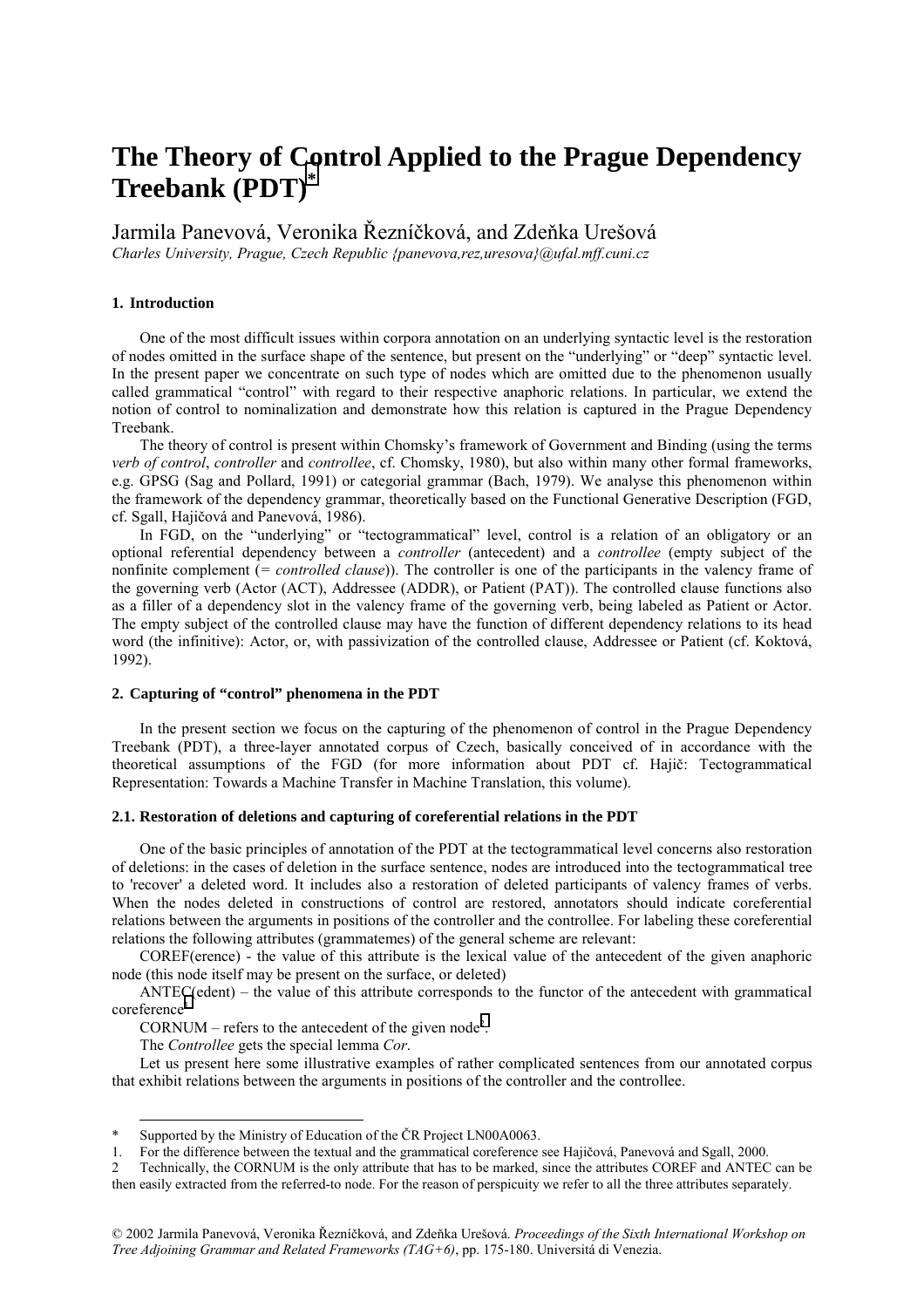(1) Poukazuje na poslance, kteří jsou v zájmu dosažení kompromisu schopni překročit únosnou mez. 'He refers to deputies who are able in the interest of the compromise to cross the bearable limit.'



(2) Musím se stavit v čistírně, abych se zbavil toho kabátu, který jsem slíbil odnést. 'I must stop at the cleaners to get rid of the coat (which) I promised to take away.'

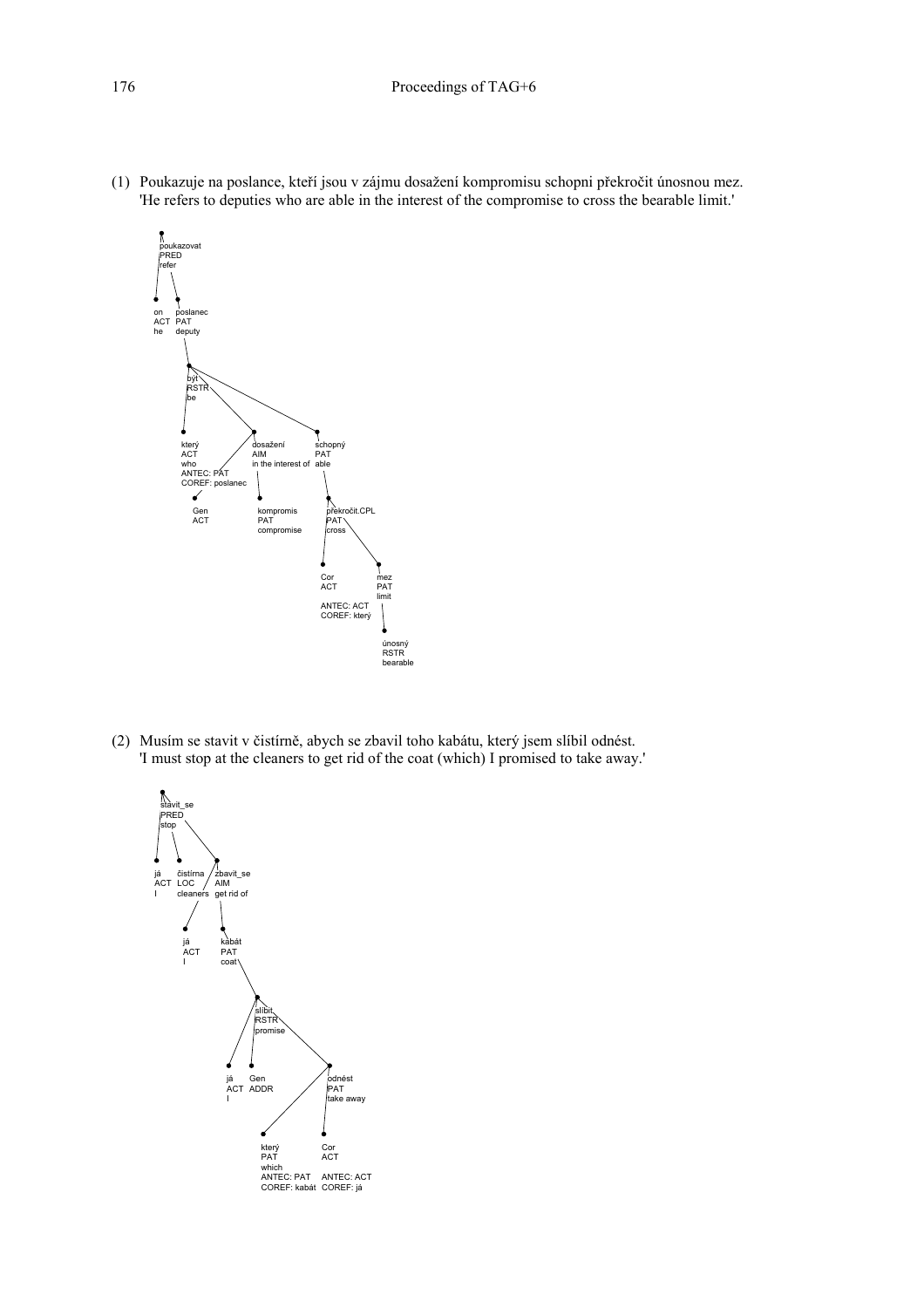# 2.2. Survey of views on "control" phenomena with verbs in the FGD

## 2.2.1. Classification of verbs of control with controlled infinitive clauses

Koktová and Panevová classify the verbs of control according to the type of its valency frame and to the functions of the controlled infinitive clause and the controller in the valency frame of the verb of control (see Koktová, 1992, and Panevová 1986, 1996). According to this classification the following basic groups of verbs of control should be recognized (we leave out here some groups with really rare types of verbs of control, e.g. verbs with the so-called Slavonic Accusative with Infinitive, e.g. Viděl Karla přicházet (lit. He saw Charles to $comel)$ 

1. The controlled infinitive clause functions as Patient: three groups of verbs of control in Czech can be distinguished, namely verbs in the valency frame of which the Controller is:

i) ACT (e.g. Jan se bojí zůstat doma sám (John is afraid to stay at home alone))

ii) ADDR (e.g. Redaktor doporučil autorovi provést několik změn v textu (An editor recommended the *author to make several changes in the text*))

iii) ACT or ADDR (the verb *slibit (promise)* with the Controller functioning as ACT; e.g. *Jan slibil matce* vrátit se domů před půlnocí (John promised his mother to return at home before midnight); the same verb with the Controller functioning as ADDR e.g. Rodiče slibili dětem užít si prázdniny ve stanu u rybníka (lit.: The parents promised (their) children to enjoy the holidays in a tent by a lake))

2. The controlled infinitive clause functions as Actor: especially the "predicate" of control (expressed by a copula with an evaluative or modal adjective) is taken into account (e.g. Je snadné číst tu knihu (It is easy to  $read the book)$ 

3. The controlled infinitive clause can have also another function, as cases based on the operation of raising (e.g. Viktor se zdá být chytrý (Viktor seems to be clever)) and the function of attribute (e.g. Viktor nesmí propást šanci vyhrát (Viktor may not miss the occasion to win)).

## 2.2.2. Extension of verbs of control also to the so-called "analytical predicates"

The most typical verbs of control (belonging to the group  $(1)(i)$ ) are modal verbs (e.g. *moci (can)*, *smět* (may), chtit (want), muset (must), mit (have to)) and so-called "phase verbs" (e.g. začít (begin), zůstat (stay), *přestat (stop)*). While describing the phenomenon of control, it seems to be necessary to extend the understanding of the notion of modal verb also to another synonymous expressions of these verbs. Thus the function of modal verbs is undertaken not only by "modal verbs in the wider sense" (umět (be able), dovést (know how to do sth), dokázat (manage), zdráhat se (hesitate), odmítat (refuse) etc.) but also by "analytical predicates" with modal meaning (the verb mit (have) plus a noun, e.g. mit schopnost (lit. have an ability), dar (lit. have a gift / talent), potřebu (have an urge to do sth), příležitost (have an opportunity), šanci (have a chance); the verb byt (be) plus a modal adjective, e.g. byt schopen (be able), ochoten (be willing), povinen (be obliged).

Also some verbs from other semantic groups of verbs of control can be expressed by some type of "analytical predicate". For example verbs expressing intent, e.g. hodlat (intend), snažit se (try), can be paraphrased by predicates mít v úmyslu (úmysl), záměr (lit. have an intention), mít v plánu (plán) (lit. have a plan), mít tendenci (lit. have a tendency) etc.; být připraven (be ready), odhodlán (be determined) etc. (they belong also to the group (1)(i)). Verbs expressing the meaning "umožnit někomu udělat něco" (make it possible for somebody to do something) can be paraphrased by analytical predicates dát někomu šanci (příležitost) udělat *něco* (lit. give somebody a chance (an opportunity) to do sth) (these verbs belong to the group  $(1)(ii)$ ).

#### 2.2.3. Verbs of control with controlled nominalizations

Panevová (1996) deals not only with controlled infinitive verb structures but also with some types of nominalizations where an omission of an argument is also based on the "control" properties of the head (governing) word and must be interpreted as coreferentiality. The group of verbs that offer the possibility for controlled nominalization includes for example verbs from the semantic group of causing a change of a physical and/or mental state, e.g. přisoudit (adjudge), osočit (accuse), podezírat (suspect): Paní podezírá komornou z krádeže stříbrných příborů (The lady suspects the chamber-maid of the theft of silver covers)).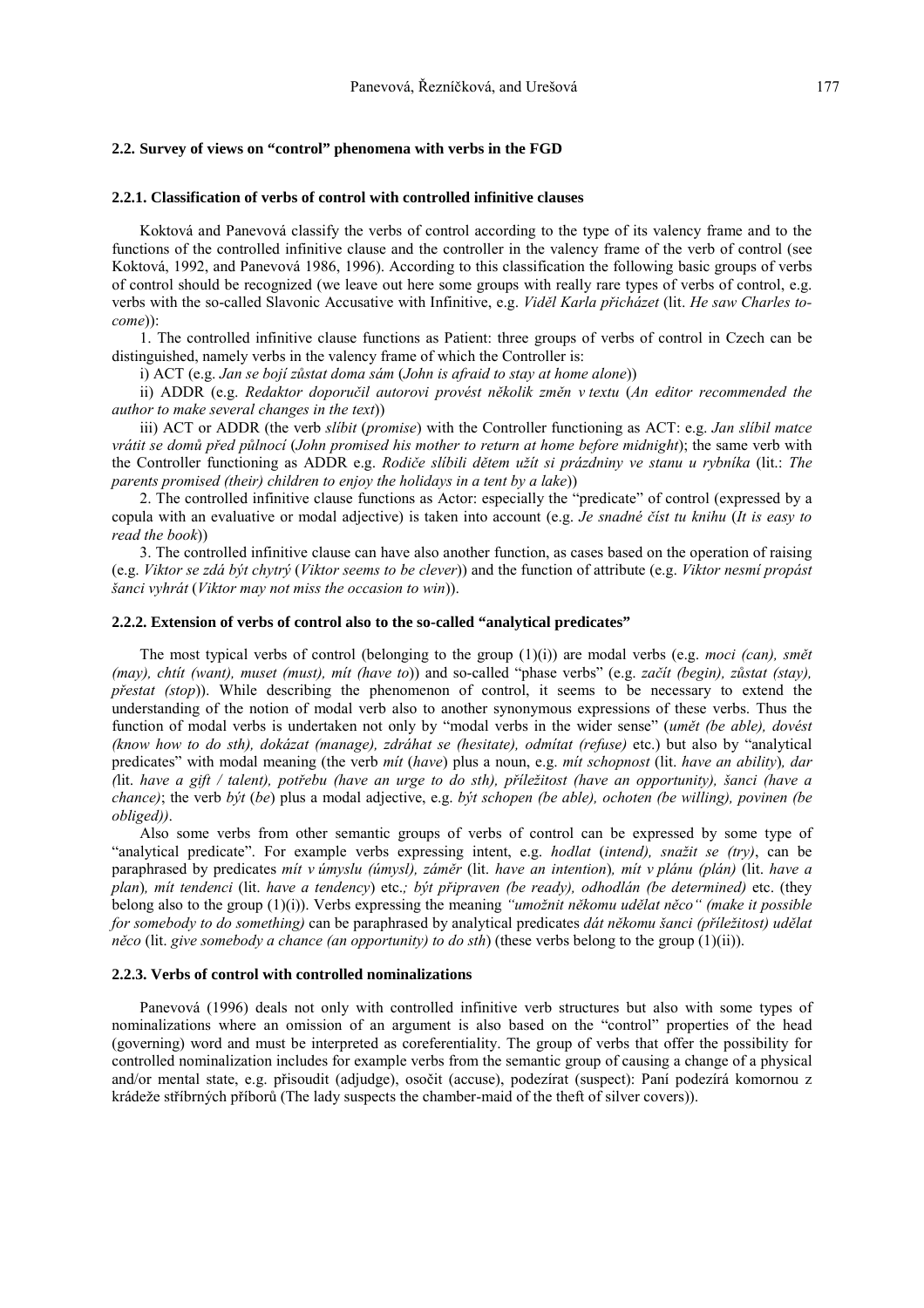#### **2.3. Nominalizations in constructions of control**

The restoration of deletions in PDT includes not only the restoration of all obligatory participants and obligatory free modifications of verbs deleted at the surface shape of the sentence, but also the restoration of obligatory members of valency frames of postverbal nouns and adjectives formed by the process of nominalization.

### **2.3.1. From verbs to nouns**

By nominalizations we understand:

a) Nouns derived from verbs by productive means (e.g. *rozhodnutí (decision making)*, *obžalování* (*accusing*) or nouns derived from verbs by non-productive means or by the zero suffix (e.g. *rada* (*advise*), *slib* (*promise*))

b) Nouns derived from the predicative adjective (e.g. *on je schopen udělat* (*he is able to do sth*)  $\rightarrow$  *jeho schopnost napsat knihu (his ability to write a book), on je povinen udělat (he is obliged / required to do sth*)  $\rightarrow$ *jeho povinnost vydat majetek (his duty / obligation to release possession)*

c) Deverbative adjectives, it seems that only predicative deverbative adjectives can occur with control (e.g. *divka je schopna studovat (the girl is able to study)→ dívka schopná studovat (a girl able to study), osoba je povinna platit daně (the person is obliged to pay taxes)* → *osoba povinná platit daně (a person obliged to pay taxes)*

d) Nouns which were a part of an analytical predicate (e.g. *Petr má šanci vyhrát (Peter has a chance to win*) → *Petrova šance vyhrát* (*Peter's chance to win*), *Petr má právo odvolat se (Peter has a right to appeal)* → *Petrovo právo odvolat se (Peter's right to appeal).* 

Some of the nouns derived from this type of analytical predicates, especially from those with the meaning of intent, do not express grammatical coreference, e.g. *nápad vydat knihu (an idea to publish a book)* (cf. also Panevová, 1996).

## **2.3.2. Types of nominalized constructions of control**

Considering the possibility of a nominalization of both the governing as well as the dependent verb, we deal with four types of constructions of control:

1. The infinitive clause depends on a finite verb (e.g. *radil nechodit (he advised not to go)*, *slÌbil napsat (he promised to write);*

2. The infinitive clause depends on a nominalization of a finite verb (e.g. *rada nechodit* (*an advice not to come*), *slib napsat* (*a promise to write*));

3. The nominalization of the embedded verb depends on a finite verb (e.g. *obvinil někoho z vyvolání problÈmu (he charged a person with a raising of a problem), vyûadoval odpuötěnÌ danÌ (he claimed exemption of the taxes))*;

4. The nominalization of the embedded verb depends on a nominalization of a finite verb (e.g. *obviněnÌ z vyvol·nÌ problÈmu (an accusation of a raising of a problem), snaha o podplacenÌ (an attempt for corruption)).*

However, it is necessary to say that not all groups of verbs of control mentioned in section 2.2.1. allow for its nominalization or for a nominalization of its controlled infinitive clause:

- Verbs of control from the groups (1)(i), (ii) and (iii) may occur in all four types of constructions of control (e.g. verbs *slÌbit* (*promise*), *vyûadovat* (*require, claim*), *snaûit se* (*try*): *slÌbit napsat* (*to promise to write*), *slib napsat (a promise to write), slibit napsání (to promise writing), slib napsání (a promise of writing)* 

- Verbs of control from the group (2) allow only for the nominalization of the dependent verb (*Je snadnÈ číst tu knihu (It is easy to read the book) - Četba této knihy je snadná (The reading of this book is easy)* 

- Verbs from the group (3) do not allow nominalization in constructions of control.

Verbs mentioned in section 2.2.3. may occur only in construction types (3) and (4) (e.g. verbs *podezÌrat* (*suspect*), *obvinit* (*accuse*): *podezÌrat z kr·deûe* (*to suspect of theft*), *podezřenÌ z kr·deûe* (*a suspicion of theft*), but \**podezÌrat kr·st* (*to suspect to steal*), \**podezřenÌ kr·st* (*a suspicion to steal*)).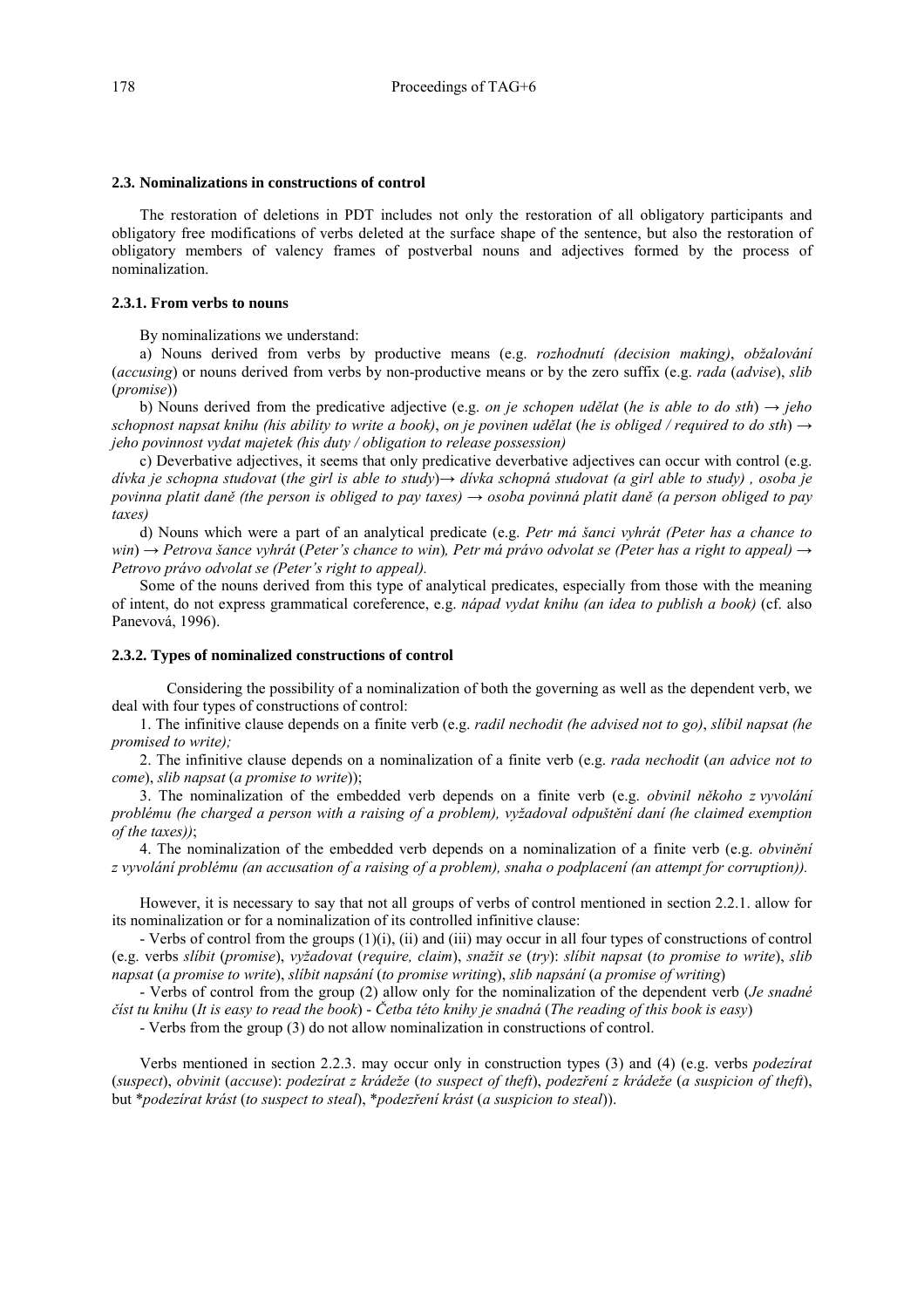Let us present here some illustrative examples of nominalized constructions of control from our annotated corpus:

(3) Ctihodný Malu-malu, biskup Surabayský: Obdivuju schopnost Vašich lidí odpouštět. 'The venerable Malu-malu, the bishop of Surabaya: I admire the ability of your people to forgive.'



(4) Bývalý starosta od minulého týdne čelí obvinění z krádeže notebooku. 'The former mayor has been facing up to suspicion of theft of the notebook since the last week.'